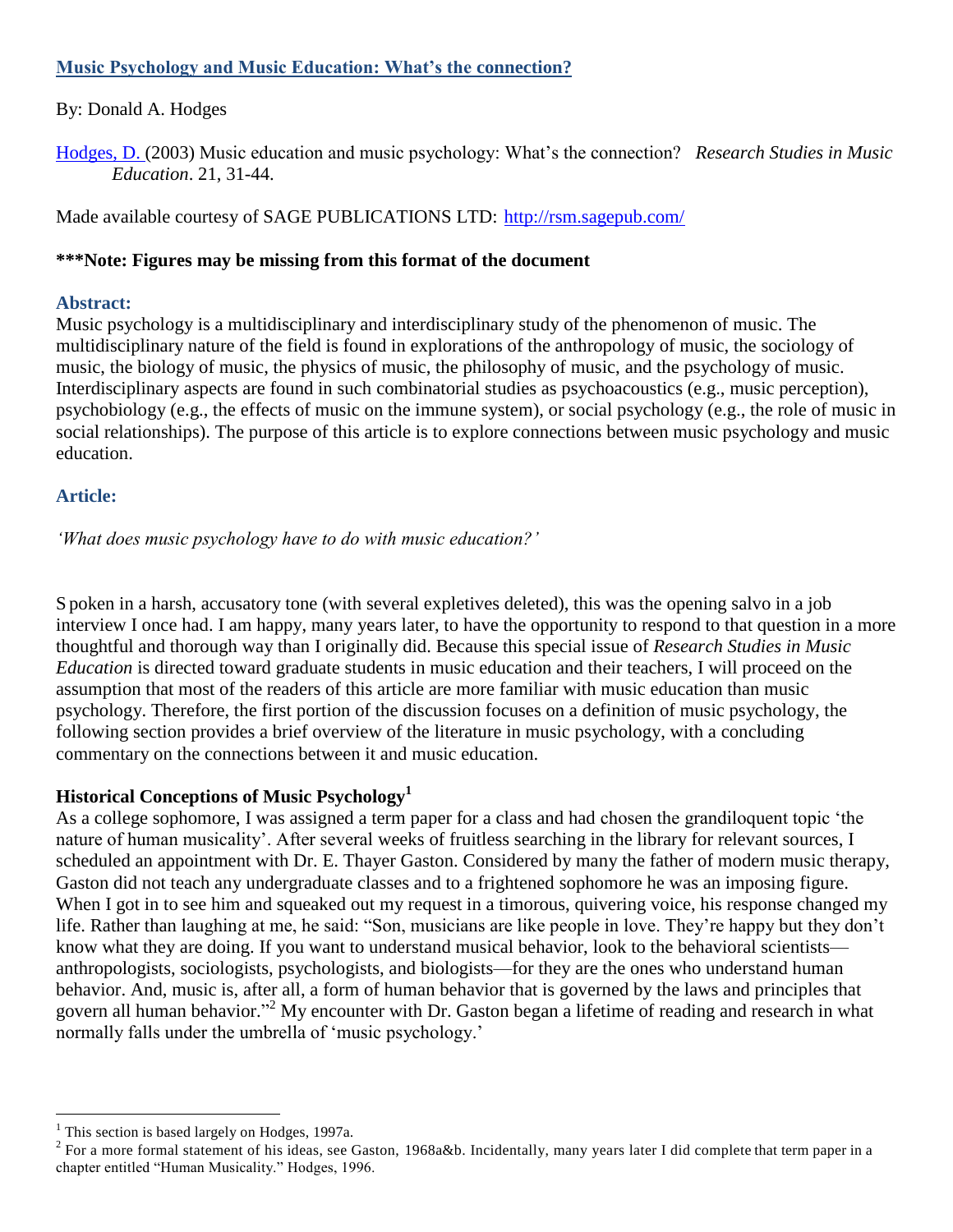While there were certainly pioneers, as early as Pythagoras in the 6th century B.C., later Helmholtz (1863), and others in the 19th century, Carl Seashore (1919, 1938, 1947) is considered by most as the father of modern music psychology. Interestingly enough, Seashore (1938) believed that the proper study of musical behavior encompassed physics, physiology, psychology, anthropology, philosophy, and metaphysics. He said that while we might call the whole field the 'science of music,' psychologists have taken over the field for want of a sponsor and so they have come to dominate the field thus it is called music psychology. Following the lead of Seashore and Gaston, Charles Eagle, a student of Gaston, created an interactive model for his bibliographic database of music psychology literature (see Figure 1).





 $\overline{a}$ 

This model reflects the multidisciplinary and interdisciplinary natures of music psychology as conceived by some of the pioneering leaders. Accepting Seashore"s rationale and following Eagle's model, my own definition is as follows: "Music psychology is a multidisciplinary and interdisciplinary study of the phenomenon of music."<sup>1</sup> Thus, understanding music in its totality requires incorporating input from many different disciplines. Likewise, an interdisciplinary view is critical—integrating ideas from many disciplines, often in such combinatorial studies as psychoacoustics (e.g., music perception), psychobiology (e.g., the effects of music on the immune system), or social psychology (e.g., the role of music in social relationships). Music psychologists, then, are interested in questions such as: How does the mind/brain organize sounds streaming in real time in such a way that they are labeled music and interpreted with meaning and affect? Are there universals in music, such that all people, everywhere, organize musical sounds in similar ways? What are the acoustical properties of

<sup>&</sup>lt;sup>1</sup> More recently, the term 'music cognition' has been used frequently, and to some it represents a slightly different approach than music psychology. Others find no noteworthy difference between the two terms and use them interchangeably. Since a detailed discussion of labeling would take us beyond the scope of this paper, let us for a moment put that discussion aside; throughout this article, the term "music psychology" will be used.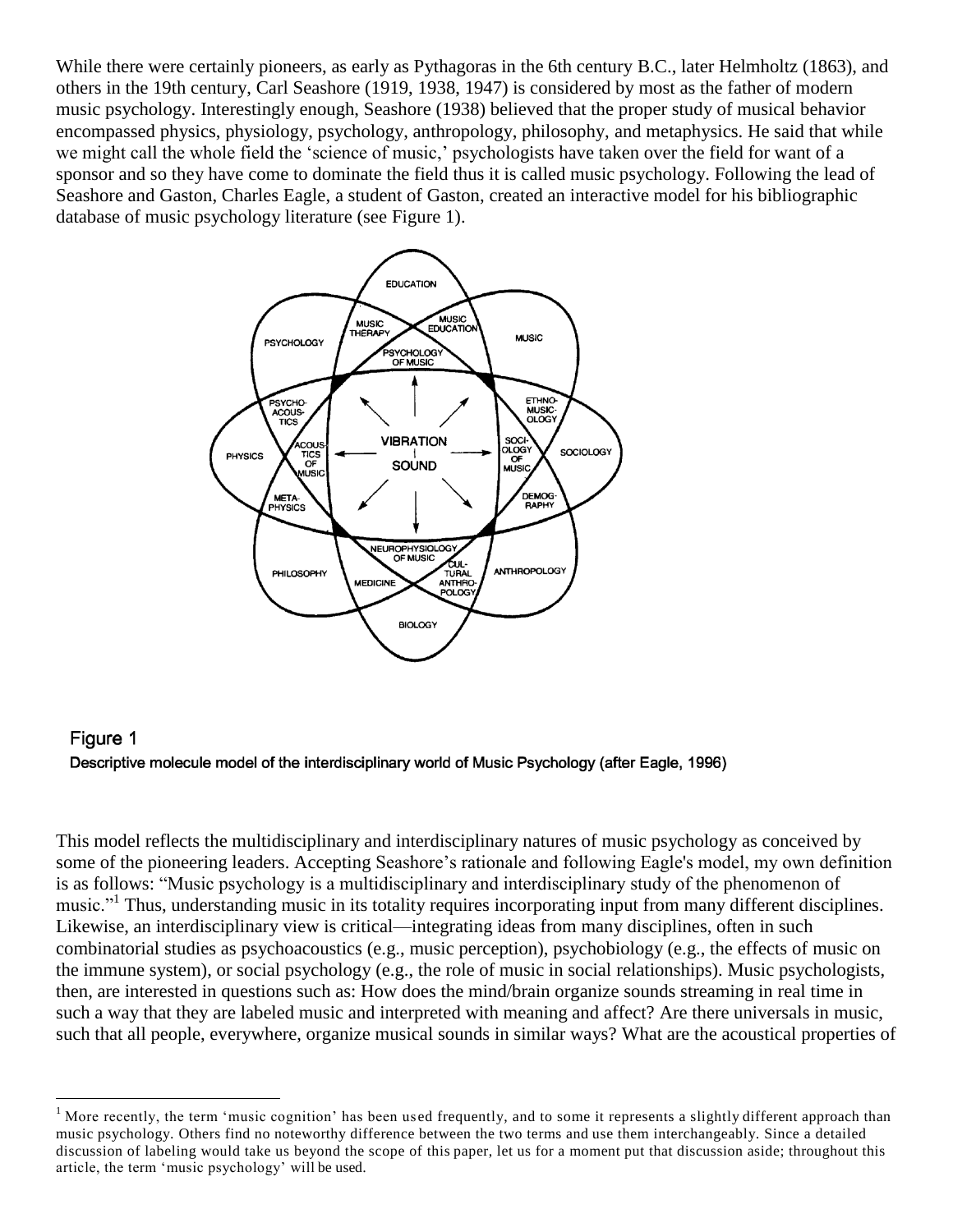various musical instruments? Are there biological constraints (e.g., in the ear or brain) that put limitations on the ways in which we create and respond to music?

## **Synopses of Contributing Disciplines**

One way of further delineating the field of music psychology is to travel around the outside of the molecule model (Figure 1), stopping at each of the major disciplines (beginning with Sociology and ending with Music). For each discipline, I will provide a brief commentary along with three representative publications.<sup>2</sup> These representatives demonstrate not only "vertical" movement within a discipline, but "horizontal" movement among disciplines as well.

## *Contributions from Sociology*

Most of us live in sound-saturated societies. As Merriam (1964) noted:

The importance of music, as judged by the sheer ubiquity of its presence, is enormous.... There is probably no other human cultural activity that is so all-pervasive and which reaches into, shapes, and often controls so much of human behavior. (p. 218)

I invite anyone who doubts the validity of this statement to try this experiment: Go for 24 hours without hearing any music and note the departures from the usual routine that are necessary.

Sociologists tell us that each individual has the potential to respond to music of the surrounding culture. No condition of age, race, gender, mental or physical state, or socioeconomic status prohibits one from a meaningful musical experience. The sociology of music takes us into business and economics, politics, religion, the military, youth culture, and the entertainment and media industries.

Representatives of *sociology's* contributions include *Sing a Song of Social Significance* (Denisoff, 1983), *The Sociology of Music* (Dasilva, Blasi, & Dees, 1984), and *Music, Culture, and Society* (Scott, 2000). An example of interdisciplinary work is *The Social Psychology of Music* (Hargreaves & North, 1997).

## *Contributions from Anthropology*

Anthropologists have a message for us that can be stated rather simply but which is profound in its impact on our understanding of the significance of music: *All people in all times and in all places have engaged in musical behaviors*. Elaborating on this theme takes us around the world as well as back in time. Archaeologists search for evidence of ancient musical practices and ethnomusicologists seek to document the role of music in all the world's cultures.

Blacking (1973) eloquently describes a symbiotic relationship between our music and us in a pair of opposing chapters: "Humanly Organized Sound" (i.e., we shape the music) and "Soundly Organized Humanity" (i.e., the music, in turn, shapes us). While all human cultures engage in musical behaviors, the variety of ways in which they do so is staggering. Contributions from anthropology can be represented by *The Anthropology of Music* (Merriam, 1964), *Comparative Musicology and Anthropology of Music* (Nettl & Bohlman, 1991), and *Ethnomusicology: An Introduction* (Meyers, 1992).

# *Contributions from Biology*

 $\overline{a}$ 

From biologists we learn that all human beings are biologically equipped to be musical and that there is a synergistic, symbiotic relationship between music and the body. Biology shapes and constrains musical experiences (e.g., limitations of the vocal system so that we can only sing so high or low, or so loud;

 $2^{2}$  Limiting myself to three titles per topic because of space constraints has meant leaving out many wonderful contributions to the literature. There is no attempt to be comprehensive nor to include only recent publications, rather only to give a brief notion of the breadth of the literature. To that end, choices often reflect the appearance of keywords in the title, making the connections more apparent.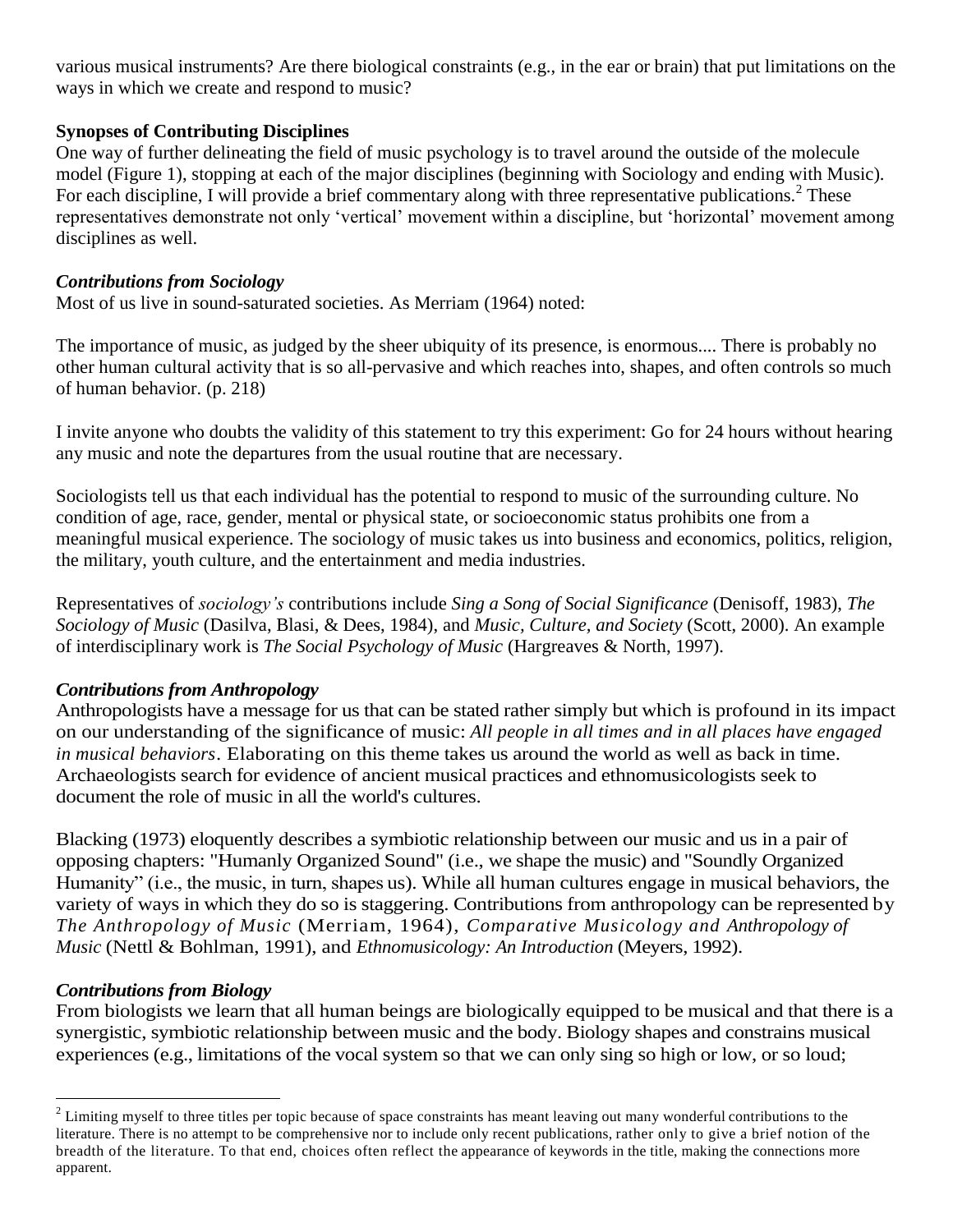limitations of the hearing system so that we can perceive pitches only so high or low; limitations of only 10 fingers with which to play the piano; etc.). Conversely, musical experiences have profound effects on the body (Bartlett, 1996).

Understanding these relationships requires investigations into such biomusical topics as vision, hearing, the brain, emotions, motor mechanisms, and physiological responses (including heart and pulse rate, electrodermal responses, respiration rate, blood pressure, muscular tension, blood volume, skin temperature, gastric motility, blood oxygen, hormone secretion, and pupillary reflex). Practical applications are made in music medicine, performing arts medicine, and music therapy. Three books that provide examples of contributions from biology are *The Biology of Music Making* (Roehmann & Wilson, 1988), *Biomusicology: Neurophysiological, Neuropsychological and Evolutionary Perspectives on the Origins and Purposes of Music* (Wallin, 1991), and *The Biological Foundations of Music* (Zatorre & Peretz, 2001).

## *Contributions from Philosophy*

Philosophical inquiry into the phenomenon of music has most often been concerned with the nature and meaning of music, the understanding of beauty, and our emotional responses to music. Those who are surprised to find philosophy included in this holistic view of music psychology might be interested to read this statement: "No metaphysics, however deep, no theory of aesthetics, however firm its philosophical foundation, can discuss the musical experience and ignore psychological points of view" (Révész, 1954, p. 236). The reverse is no less true as Campbell and Heller (1980) pointed out when they discussed how a shift from a Cartesian to a Humean point of view affects our understanding of music perception.<sup>1</sup>

Unfortunately, this has not been one of the more fruitful areas in the field of music psychology. Explicating the musical experience could benefit considerably from more philosophical inquiry, particularly from those who are broadly and deeply read in the "science of music." Books such as *In Search of Beauty in Music: A Scientific Approach to Musical Esthetics* (Seashore, 1947), *Aesthetics and Psychobiology* (Berlyne, 1971), and *Music and Mind: Philosophical Essays on the Cognition and Meaning of Music* (Fiske, 1990), illustrate philosophical contributions to the understanding of the musical experience.

## *Contributions from Physics*

Historically, the connections between music and physics are among the most ancient, beginning with the Pythagorean experiments. From that time, through the Middle Ages, when music was placed in the upper quadrivium of the seven liberal arts along with arithmetic, geometry, and astronomy, and continuing forward to today"s advancements in digital sampling and MIDI technology, music and physics have shared a close association.

Acousticians study sound, the fundamental basis for music. From acoustics, further investigations lead to psychoacoustics (a branch of psychophysics). Practical applications of acoustics are made in architecture and engineering, and the physics of musical instruments leads to ergonomics and biomechanics. Researching certain problems can involve mathematics, astronomy, and quantum physics. Here are three illustrative readings from physics: *Introduction to the Physics And Psychophysics of Music* (Roederer, 1975), *The Physics of Music*  (Wood, 1980), and *Measured Tones: The Interplay of Physics and Music* (Johnston, 2002).

#### *Contributions from Psychology*

 $\overline{a}$ 

There are an immense number of topics that are explored under the rubric of psychology. Psychologists from each of the major approaches (Freudian, behavioral, Gestalt, developmental, cognitive, humanistic, etc.)

 $<sup>1</sup>$  In the Cartesian view, there is an objective reality, which is a singular Truth, that exists independent of an</sup> observer. In the Humean view, the observer determines reality; there are as many truths as there are observers.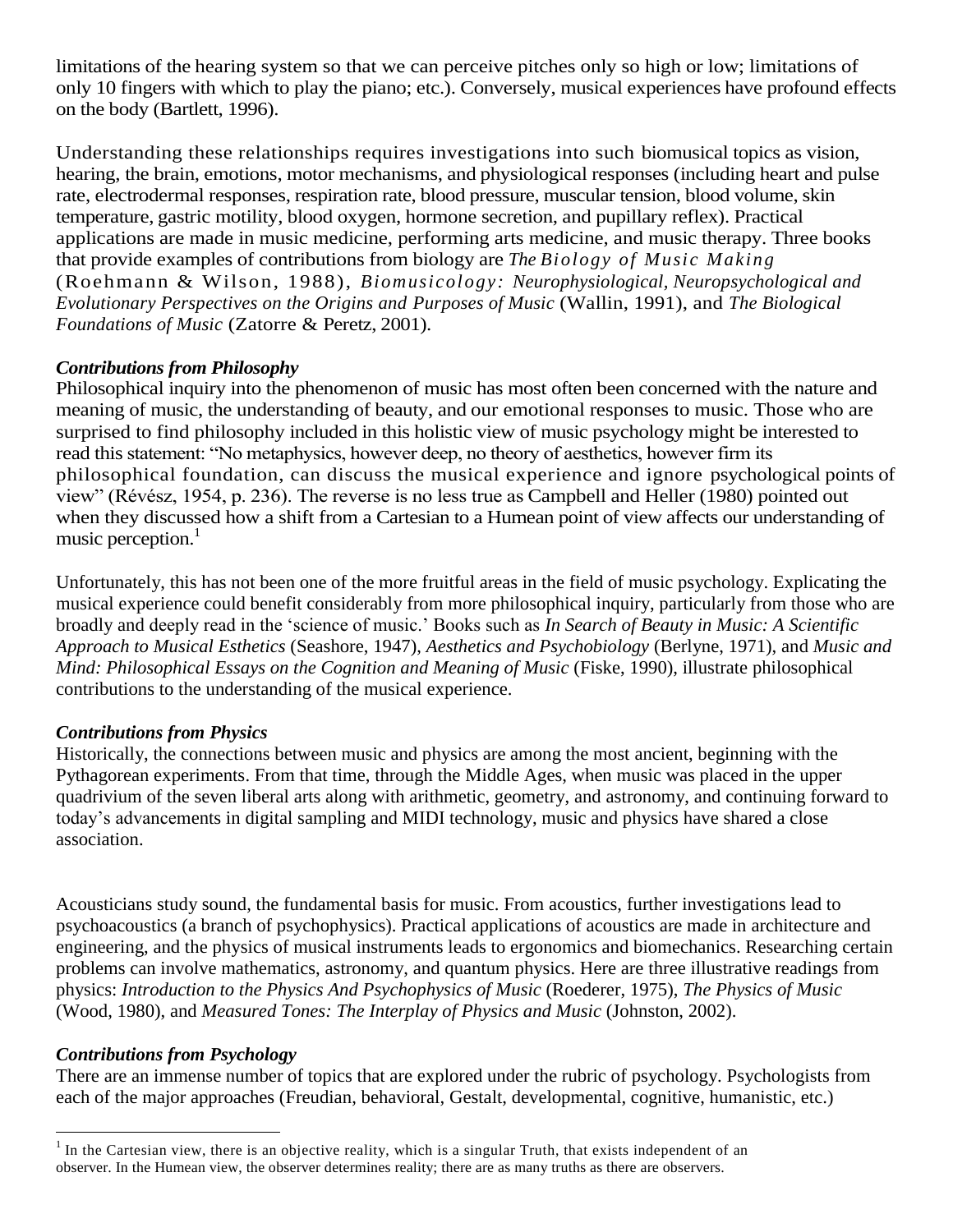contribute unique understandings of musical experiences. A significant body of music research literature falls within each of these psychological orientations.

Psychologists are interested in the perception and cognition of music. Gardner"s (1983) groundbreaking theory of multiple intelligences is causing more researchers to look at the role music plays as a human knowledge system. Other important topics include the musical personality, special musicians (e.g., musical savants and Williams Syndrome musicians), the development of musicality, stress in performance, affective responses to music, musical aptitude, and music teaching and learning. Practical applications, particularly in music therapy and music education, are rich in their own research traditions. Three representative contributions from psychology are *The Musical Mind: The Cognitive Psychology of Music* (Sloboda, 1985), *Music Cognition* (Dowling & Harwood, 1986), and *The Psychology of Music* (Deutsch, 1999).

# *Contributions from Education*

As just one example of the connection between education and music, consider that the American Educational Research Association (AERA) supports a Music Special Interest Group (SIG) for members who are interested in the role of music in the broader educational context. The purpose of this group is, "to solicit research on all aspects of music teaching and learning in all educational contexts, including early childhood, K-12, studio teaching, and university-level instruction" (http: / /www.colorado.edu /music/ musiceducation / AERA.html). Music"s place among the other arts disciplines in education is reflected in two additional AERA SIGs: Arts and Learning and Arts-Based Approaches to Educational Research. Three books dealing with music in an educational context are *Music in Educational Thought and Practice* (Rainbow, 1989), *Education and Music* (Fletcher, 1987), and *Music, Mind, and Education* (Swanwick, 1988).

## *Contributions from Music*

Musicians, of course, have made important contributions to the understanding of the phenomenon of music. The composer Bartok, for example, was one of the first ethnomusicologists, working to study and preserve the folk music of Hungary. Three groups have made the strongest and most consistent contributions to the literature of music psychology: music theorists, music therapists, and music educators.

Music theorists have particular insights into the structure of music. Some examples are *A Generative Theory of Tonal Music* (Lerdahl & Jackendoff, 1983), *The Analysis and Cognition of Melodic Complexity* (Narmour, 1992), and *Tonal Pitch Space* (Lerdahl, 2001).

Music therapists have made significant contributions as they have investigated musical behaviors among special populations. Representatives of the literature include *Music in Therapy* (Gaston, 1968c), *Music Therapy for Handicapped Children* (Lathom & Eagle, 1982), and *Music Therapy Research* (Wheeler, 1995). Examples of an interdisciplinary approach are found in *Applications of Music in Medicine* (Maranto, 1991), *MusicMedicine* (Spintge & Droh, 1992), and *A Scientific Model of Music in Therapy and Medicine* (Thaut, 2000).

We come finally to music educators and the contributions they have made to the music psychology literature. Here are just a few titles reflecting ways the previously-listed topics interface with music education:

- Sociology: Sociology and Music Education (Hoffer, 1992)  $\bullet$
- Anthropology: Multicultural Perspectives in Music Education (Anderson & Campbell, 1996)
- Biology: What Neuromusical Research Has to Offer Music Education (Hodges, 1997b)  $\bullet$
- Philosophy: A Philosophy of Music Education: Advancing the Vision (Reimer, 2003)  $\bullet$
- Physics: Improving Acoustics for Music Teaching (Geerdes, 1991)  $\bullet$
- Psychology: Music Education: Psychology and Method (Franklin, 1972)  $\bullet$
- Education: Classroom Teacher"s Guide to Music Education (Burnsed, 1999).

Far beyond these examples are the numerous contributions made by many music education researchers. At one time, for example, the University of Kansas hosted a series of conferences entitled Research Symposium on the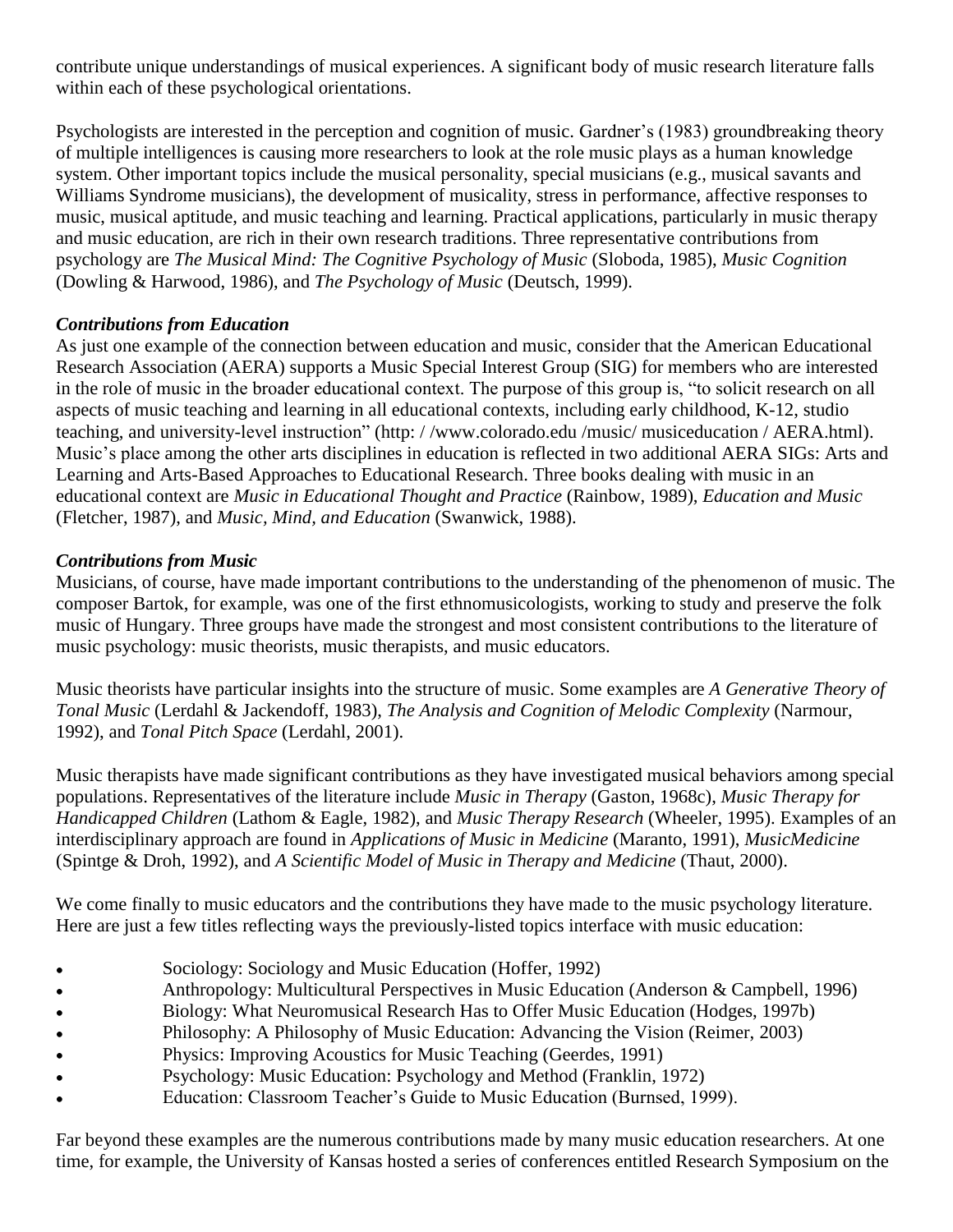Psychology and Acoustics of Music. Nearly every issue of the various music education research journals has one or more articles that could be considered relevant for music psychology. *The New Handbook on Music Teaching and Learning* (Colwell & Richardson, 2002) includes many topics related to music psychology.

Before leaving this brief overview of literature, it is perhaps worth noting a few examples of books that, by their titles alone, would appear to have little to offer to the understanding of the phenomenon of music. *The Hand* (Wilson, 1998), for example, has a chapter entitled "In Tune and Evolving *Prestissimo*," that provides some wonderful insights into an evolutionary basis for human musicality.<sup>1</sup> Alternatively, consider two books by Oliver Sacks. *The Man Who Mistook His Wife for a Hat* (1987), is ostensibly about a variety of cognitive impairments. However, there are a number of anecdotal clinical reports where music is a central player in the story. In each case, when the focus is on the impairment, we see the individual as impoverished, less than whole. With music, however, "all that was defective or pathological fell away, and one saw only absorption and animation, wholeness and health" (p. 192). Likewise, in *Awakenings* (1983), there are more examples of the power of music:

- Miss D. was relieved from jerking, ticking, and jabbering by hearing music, which produced blissful ease and a flow of movement (p. 57).
- The only thing that animated and restored effortless movement to Rolando P. was music (p. 106; 115).
- Miss A. was split into a dozen schizophrenic fissions, only to be restored by music (p. 148).
	- Rosalie B. and Ed M. had grossly abnormal EEGs that became entirely normal when they played or listened to music (p. 283).
- Edith T., a former music teacher, suffered from Parkinsonism that caused her to refer to herself as 'unmusicked.' Her cure was to become 'remusicked' by imagining music that not only released freedom of movement, but also restored her personality (p. 294-5).

A music educator might say, with some justification, that these stories have more to do with music therapy than music education. However, the way in which Sacks sums up the power of music in these cases—with a quote from T.S. Eliot (1971), "You are the music/ while the music lasts"—speaks to the sense in which music is integrated into the very core of humanity. As a profession familiar with being marginalized, music educators should eagerly embrace examples such as these demonstrating the significance of music.

Allow one final example to stand as a representative for numerous books and articles of relevance. In the 1970s, Carl Sagan (1978) was appointed by NASA to head a team of scientists who were charged with the responsibility for devising a means of communicating with extraterrestrials should the Voyager spacecrafts make contact, perhaps billions of light years away from earth.<sup>2</sup> After lengthy deliberations, this team developed the forerunner of today"s CD-ROM. On it they included greetings in nearly 60 languages, 118 photographs showing a variety of images depicting life on earth, an audio essay on the sounds of earth and more than 90 minutes of music, ranging from a Peruvian wedding song to Chuck Berry to Bach. They chose music because of its ability to convey human emotions. This was, then, the realization of an idea of Lewis Thomas (1974), who previously had written about communicating with extraterrestrials by sending music because it "may be the best thing we have for explaining what we are like to others in space, with least ambiguity" (p. 53).<sup>3</sup>

## **Connections between Music Education and Music Psychology**

 $\overline{a}$ 

The Ann Arbor Symposia (1979-81), an interface between psychologists and music educators, left many in the music education research community convinced that we knew as much or more about psychology than most of

<sup>1</sup> A neurologist, Wilson is also known for other articles and books specifically on music, including *Tone Deaf and All Thumbs?* (1986).

<sup>&</sup>lt;sup>2</sup> Interested readers can track the current status of the Voyager space missions at http://voyager.jpl.nasa.gov.

 $3$  Thomas then continues with this delicious gem: "I would vote for Bach, all of Bach, streamed out into space, over and over again. We would be bragging, of course, but it is surely excusable for us to put the best possible face on at the beginning of such an acquaintance" (p. 53).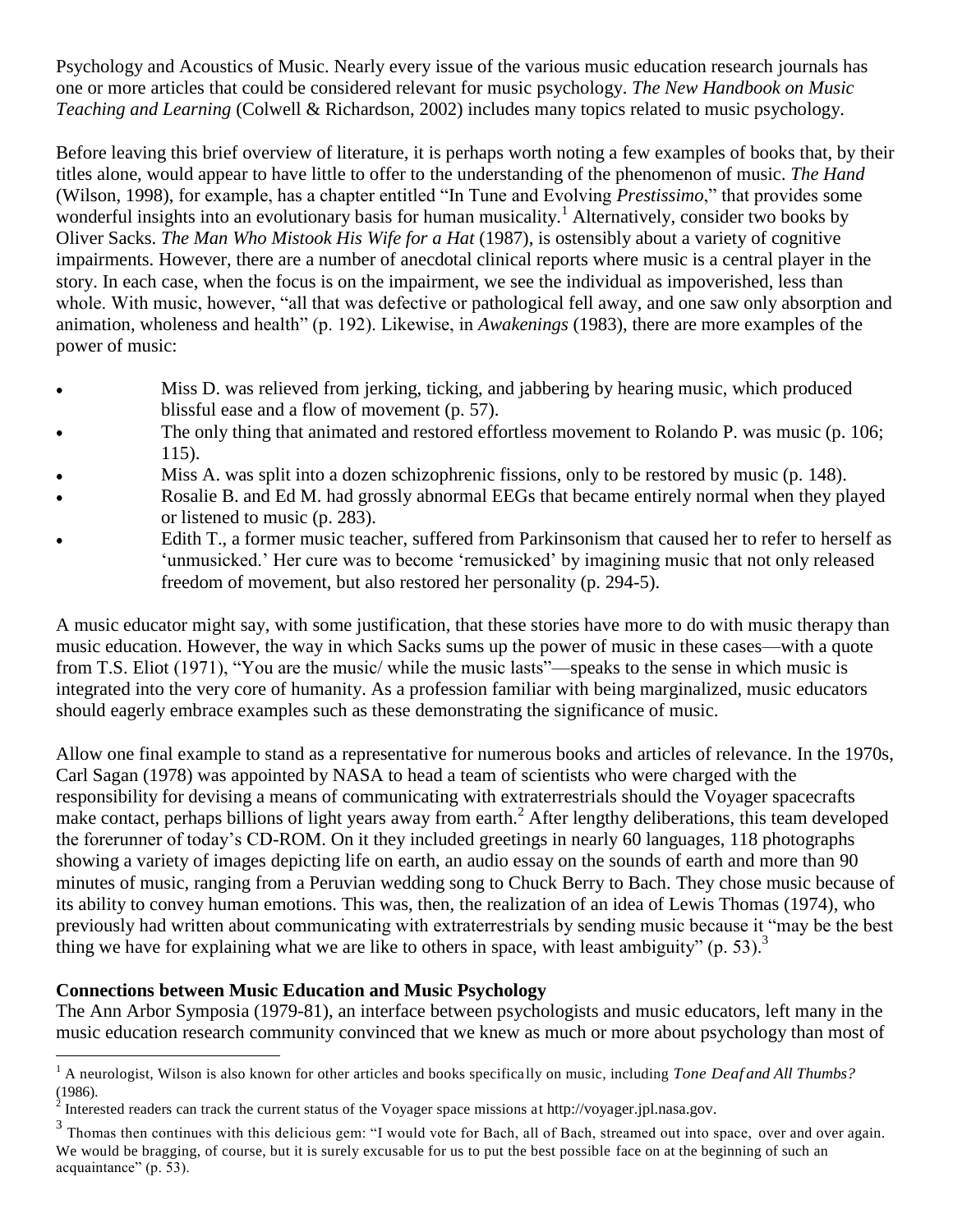them knew about music education. In a similar vein, I firmly believe that music psychologists have much to learn from music educators. However, since this article appears in a music education research journal, with a presumed readership primarily of music educators, the perspective will be toward what we in music education have to learn from music psychology. An article in a music psychology journal could easily take the opposite point of view.

Previously, music psychology was defined as a multidisciplinary and interdisciplinary study of the phenomenon of music. A similarly brief definition of music education is that "music education prepares people for worthwhile and rewarding musical experiences" (Tait & Haack, 1984, p. ix). Recognizing that there are many possible definitions, let us accept these two at face value, as at least representative of the two disciplines. With this in mind, Figure 2 presents a simplistic view of the overlapping relationship between music education and psychology. This suggests that some topics in music psychology might have little interest to music educators, and vice versa, but that there are many topics of interest to both.



Figure 2. Relationship of music psychology and music education

Considering the overlapping nature of the two disciplines, here are five suggestions I would make to the music education community:

*1. Core concepts from music psychology should be included in the knowledge base of pre-service music educators*. As educators, it behooves us to **read** broadly and to be aware of information that puts our daily work (e.g., conducting a high school choir, teaching beginning instrumentalists, working with young children) into a more global perspective. At my university, all music majors are required to take a course in which they are briefly introduced to core concepts in the physics (acoustics and psychoacoustics), anthropology, sociology, biology, psychology, and philosophy of music. Certainly, time does not permit in-depth explorations of all these topics, but, at a minimum, students are aware that such topics exist, have some notion of the core concepts, and are provided with bibliographic listings for future reference.

Students who graduate with no exposure to these topics may become excellent trainers of young performers, but also might be limited in the same way a voice teacher of mine once was. This fine, older gentleman, nearing his retirement, had had a wonderful career as an opera singer. During one of our lessons he engaged me in some conversation (Probably to avoid having to hear me sing!), and upon learning that I was a horn player was astonished to find out that there was a difference between the notes I read and played and how they sounded (i.e., he had never heard of transposition). One might argue that ignorance of this particular fact had not affected his performing career and, indeed, I suspect that it did not. However, to me it illustrates clearly how we can be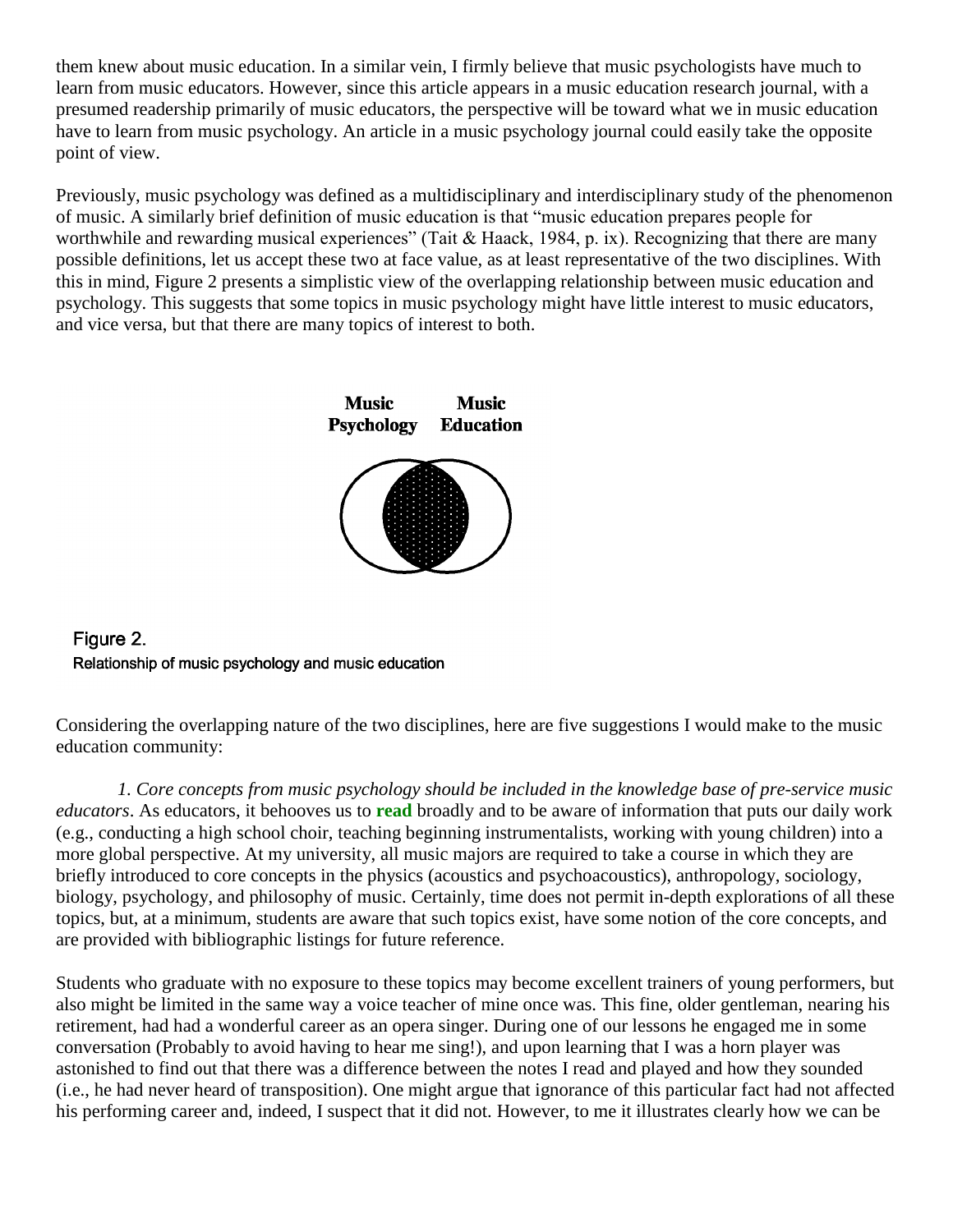well trained yet poorly educated (at least on this one point).<sup>1</sup> My fervent hope is that the music education profession aspires to develop well-educated teachers, in addition to well-trained ones.

*2. Much of the literature in music psychology is broadly pertinent to music education*. Here are three examples of books from the music psychology literature that deal with core issues in music education. *The Science and Psychology of Music Performance: Creative Strategies for Teaching and Learning* (Parncutt & McPherson, 2002) was written "first for music educators with a specific interest or expertise in music psychology" (p. xi). Developing performers is a major activity of music educators and this source has much to offer in that regard. *Musical Beginnings: Origins and Development of Musical Competence* (Deliège & Sloboda, 1996) provides a valuable collection of information on the development of musicality from the fetus through childhood. In the preface, the editors state, "we hope that our compilation will provide a firm foundation for those who wish to use science to underpin their developments of educational policy or practice" (p. v). Finally, according to the Foreword (Scherer), *Music and Emotion* (Juslin & Sloboda, 2001) presents a "state-of- the-art overview of current thinking" on one of the most important aspects of the musical experience—people"s emotional responses to music.

From these few examples, it should be clear that all music educators have much to learn from the music psychology literature. Practitioners, and those who prepare them, in both preservice and graduate programs, should look to the literature in music psychology as a rich source of fundamental knowledge.

*3. Much of the literature in music psychology is specifically relevant; graduate students and music education researchers, especially, need to be well read in the field.* A number of years ago, Abeles and Porter (1978) published an article entitled *The Sex- Stereotyping of Musical Instruments*. A recent article on that same topic (published in a primary music education research journal) cited Abeles and Porter, but did not cite Gender and Music (O'Neill, 1997), a music psychology reference that provides considerable information on the topic.<sup>2</sup> Researchers, in particular, should be encouraged to be familiar with the literature in music psychology and to search that literature when preparing a related literature section of an experiment.

Although it is a gross generalization to say so, it may not be too far off the mark to note that music psychology tends to focus on basic research, while music education tends to favor applied research. The two forms of research are related in that basic research provides a foundation from which applied research can be launched. Lewis Thomas wrote a brief commentary on the history of medicine (1979), that provides a good example. His thesis was that for most of its history, medicine was practiced in a trial and error fashion and often was unable to ameliorate pain or bring about healing. Mostly this was due to a lack of an understanding of the fundamental processes of the body and of disease. Use of the scientific method (near the end of the 19th century) began the systematic march toward explicating the mysteries of the body. After describing some of the rapid advances made from the 1930s onward, Thomas is emphatic in the necessity of basic research as a prelude to applied research. "But it needs emphasizing that it took about fifty years of concentrated effort in basic research to reach this level" (1979, p. 162). "It was basic science of a very high order, storing up a great mass of interesting knowledge for its own sake, creating, so to speak, a bank of information, ready for drawing on when the time for intelligent use arrived" (1979, p. 164). In a way, music psychology research has been about storing up the bank of information from which music education researchers can draw.

*4. Music educators should be encouraged to publish in music psychology journals and to present at relevant conferences*. As indicated throughout this article, there are certainly a number of individuals who

 $\overline{a}$ 

 $<sup>1</sup>$  Of course, every one of us, no matter how well educated, is ignorant of many things. The point here is merely narrowness versus</sup> breadth of preparation within a given discipline.

 $2\,$  I am very well aware of how patently unfair it is to point out a single, missing citation. Clearly, no study is likely to include every possible reference, nor is there often a compelling need to do so. Therefore, I implore the reader not to take this as a criticism of the unnamed study, but rather to take it simply as an illustration of how the literature in music psychology can be of benefit to music education researchers.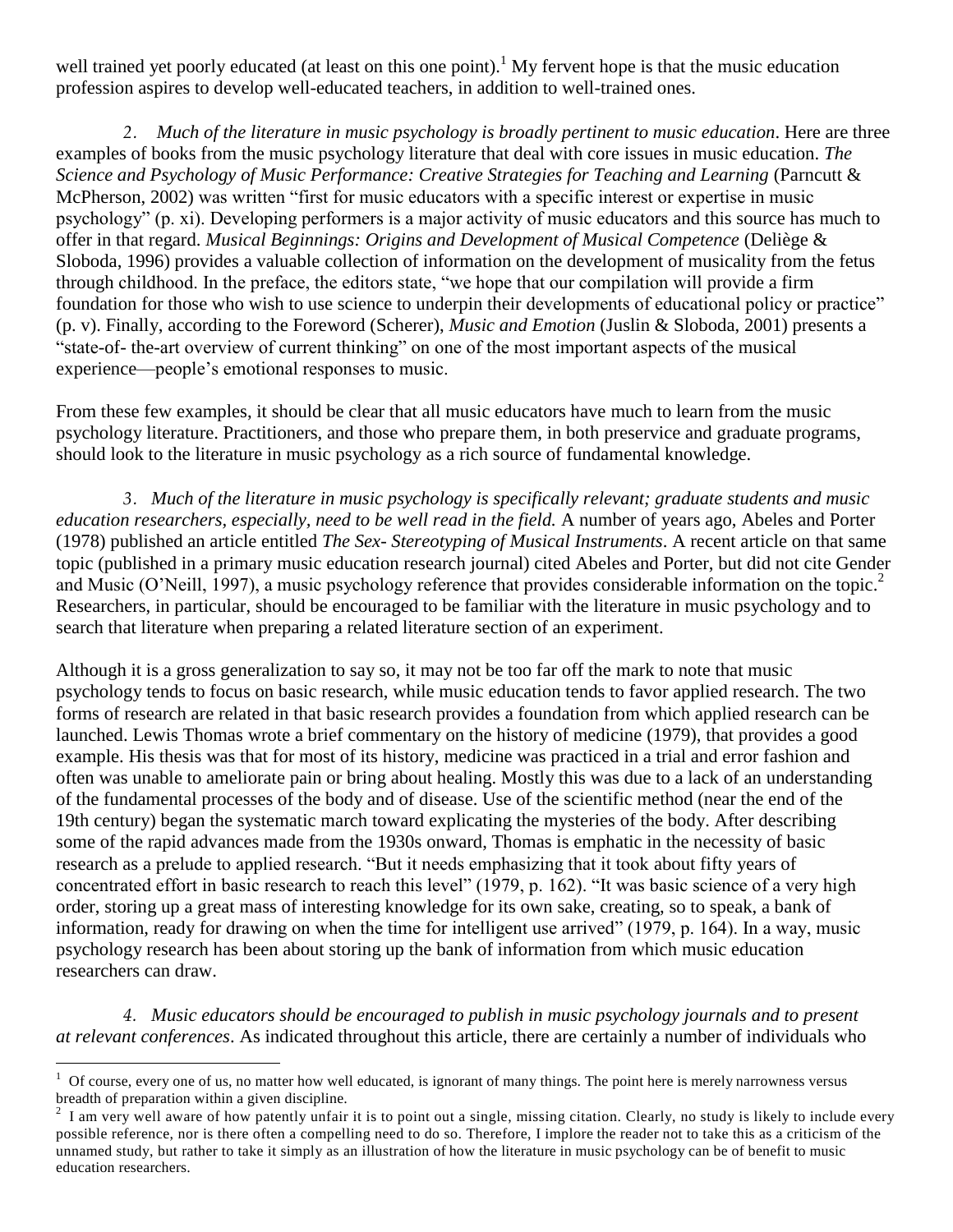are active in both music psychology and music education. We can describe these persons in a story told by George Duerksen. As reported in an article he published in 1975, one student said the greatest invention was the thermos bottle. Why? Because "it keeps hot things hot, and cold things cold, and it knows when to which" (p. 61). In like manner, some researchers are active in both disciplines, and they know when to which.

In spite of the foregoing, more music educators should be encouraged to cross over more frequently. An author identification of the past 10 issues of *Music Perception*, a premier music psychology journal, reveals that no music educators were identified among the 106 authors listed. Attendees at recent Society for Music Perception and Cognition and International Conference on Music Perception and Cognition meetings have been overwhelmingly psychologists. Of the musicians who attended, most were music theorists, with only a handful of music educators present. I believe firmly that music educators have much to contribute to the dialog and would highly encourage increased participation.

*5. Wherever appropriate, music education researchers ought to work in collaboration with multidisciplinary research teams.* One of the best ways to foster multi- and interdisciplinary research is to create research teams consisting of specialists from various disciplines. Though it can take some time for individuals to learn a common vocabulary, understand each other's biases, and so on, there are enormous advantages to be gained when the collective expertise of such a group is focused on a specific research problem.

Let me share two examples from my own experience. I work with a team of neurobiologists and cognitive neuroscientists on brain imaging studies of musicians. To date, we have done studies on pianists, conductors, and singers (Brown, et al., 2003; Fox, et al., 1997; Hodges, 1998; Parsons, 2001), and are currently working on a study of dancers. Because my professional training is as a musician, there are limitations on the neuromusical research I can conduct on my own. Forming this research team allows us to pursue a problem with the combined strength of our various backgrounds and resources.

I also work with a team of musicians and scientists on the BioMusic Project (http:/ /www.biomusic.org), a group exploring musical sounds in all species. This team includes a professional pianist, a specialist on Paleolithic flutes, a bioacoustician, an ornithologist, a whale specialist, an expert on vertebrate vocalization, a neurologist, and a biology educator. The sounds of nature, including geophony (the sounds of inanimate nature, e.g., wind in the trees, waterfalls) and biophony (the sounds of animals), have had profound implications for the nature of music. Team members are interested in how the rich sonic environment of the natural world connects to and informs human musicality.

In closing, and to put the finest and most succinct point possible on this extended discussion, I would simply invite all music educators, but especially graduate students and their professors, to view music psychology as an important area of study. Increased involvement of music educators in music psychology can benefit both disciplines.

## **References**

Abeles, H. & Porter, S. (1978). The sex- stereotyping of musical instruments. Journal of *Research in Music Education*, 26:2, 65-75.

Anderson, W. & Campbell, P. (1996). *Multicultural perspectives in music education*. Reston, VA: Music Educators National Conference.

Bartlett, D. (1996). Physiological Responses to Music and Sound Stimuli. In D. Hodges (ed.), *Handbook of music psychology*, 343-385. San Antonio: IMR Press.

Berlyne, D. E. (1971). *Aesthetics and psychobiology*. New York: Appleton-Century-Crofts. Blacking, J. (1973). *How musical is man?* Seattle: University of Washington Press.

Brown, S., Parsons, L., Martinez, M., Hodges, D., & Fox, P. (2003). The song system of the human brain. Submitted.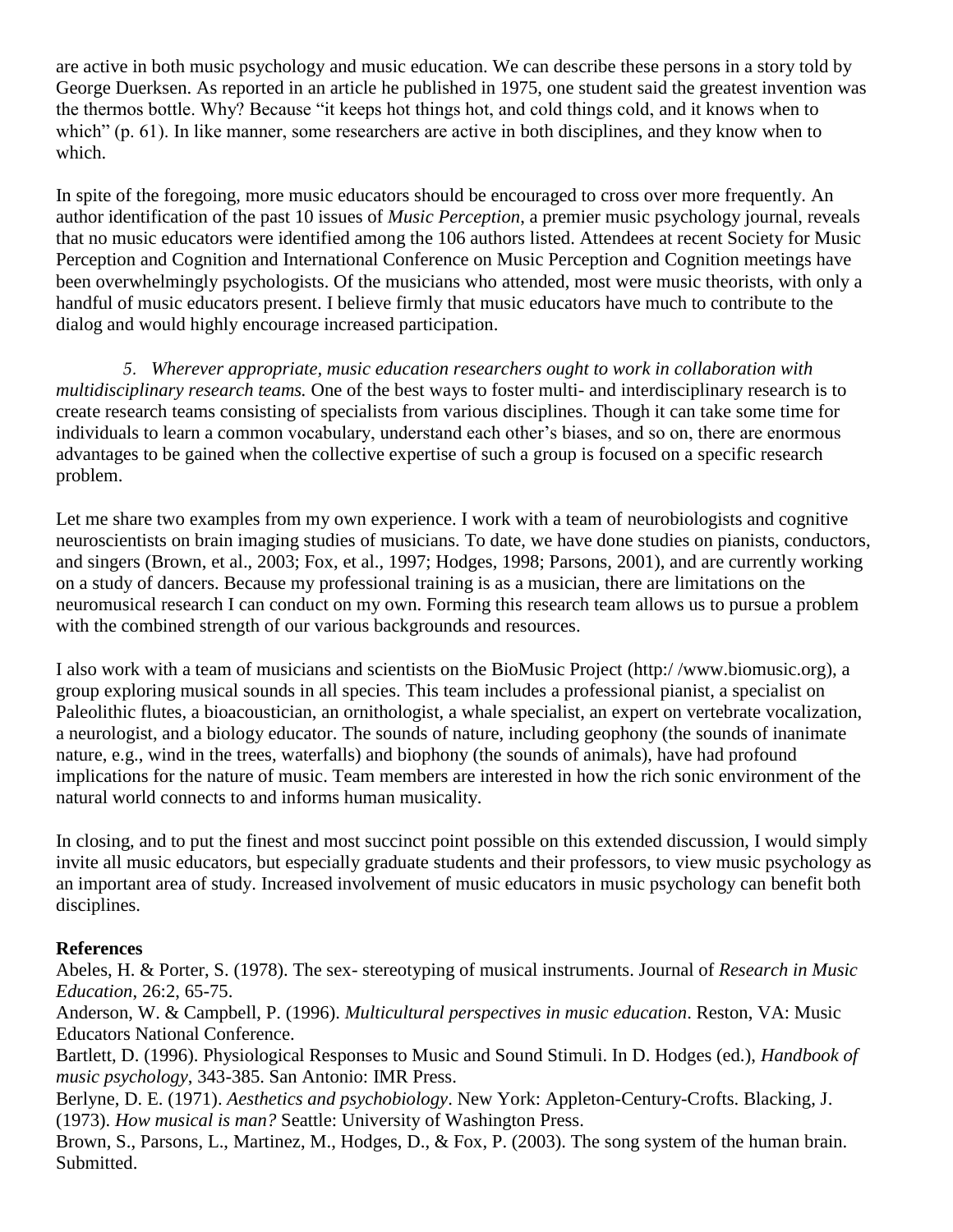Burnsed, V. (1999). *Classroom teacher's guide to music education*. Springfield, IL: C. C. Thomas.

Campbell, W. & Heller, J. (1980). An Orientation for Considering Models of Musical Behavior. In D. Hodges (ed.), *Handbook of music psychology*, 29-36. Lawrence, KS: National Association for Music Therapy.

Colwell, R. & Richardson, C., eds. (2002). *The new handbook on music teaching and learning*. New York: Oxford University Press.

Dasilva, F., A. Blasi, and D. Dees. (1984). *The sociology of music*. Notre Dame, IN: University of Notre Dame Press.

Deliège, I. and Sloboda, J., eds. (1996). *Musical beginnings: Origins and development of musical competence*. New York: Oxford University Press.

Denisoff, R. (1983). *Sing a song of social significance*. Bowling Green, OH: Bowling Green State University Popular Press.

Deutsch, D., ed. (1999). *The psychology of music, 2d ed*. New York: Academic Press. Dowling, W. J. & D. Harwood. (1986). *Music cognition*. Orlando, FL: Academic Press.

Duerksen, G. (1975). The thermos bottle knows when to which. *Music Educators Journal*, 61:5, 60-61. Eagle, C. T. (1996). An introductory perspective on music psychology. In D. Hodges, ed., *Handbook of music psychology, 2d ed.,* 1-28. San Antonio: IMR Press.

Eliot, T. S. (1971). *The Four Quartets*/ Dry Salvages. New York: Harcourt Brace Jovanovich. Fiske, H. E. (1990). *Music and mind: Philosophical essays on the cognition and meaning of music*. Lewiston, NY: Edwin Mellen.

Fletcher, P. (1987). *Education and music*. New York: Oxford University Press.

Fox, P., Sergent, J., Hodges, D., Martin, C., Jerabek, P., Glass, T., Downs, H. and Lancaster, J. (1997). Piano performance from memory: A PET Study. *Transatlantic Roads of Music Education: World Views. Proceedings of the Third International RAIME Symposium. Research Alliance of Institutes for Music Education*, 14-15.

Franklin, E. (1972). *Music education: Psychology and method*. London: George G. Harrap.

Gardner, H. (1983). *Frames of mind: The theory of mutiple intelligences*. New York: Basic Books.

Gaston, E. T. (1968a). Expanding dimensions in music education. In R. Choate, ed., *Documentary report of the Tanglewood Symposium*, 74-77. Washington, D.C.: Music Educators National Conference.

Gaston, E. T. (1968b). Man and music. In E. Gaston, ed., *Music in therapy*, 7-29. New York: Macmillan. Gaston, E. T., ed. (1968c). Music in therapy. New York: Macmillan.

Geerdes, H. (1991). Improving acoustics for music teaching. Reston, VA: Music Educators National Conference.

Hargreaves, D. and North, A. (1997). *The social psychology of music*. New York: Oxford University Press. Helmholtz, H. L. F. von. (1863/1954). *On the sensations of tone as a physiological basis for the theory of music., 2d ed.* Trans. A. J. Ellis. Reprint, New York: Dover.

Hodges, D. (1996). Human musicality. In D. Hodges (Ed.). *Handbook of music psychology, 2d ed*., 29-68. San Antonio: IMR Press.

Hodges, D. (1997a). Standing together under one umbrella: A multidisciplinary, interdisciplinary view of music psychology. *Proceedings of European Society for the Cognition of Music*, Third International Conference, Uppsala, Sweden, 33-42.

Hodges, D. (1997b) What neuromusical research has to offer music education. *The Quarterly Journal of Music Teaching and Learning, VII* (2-4), 36-48.

Hodges, D. (1998) What"s going on in there? Peeking into musician"s brains. *TMEC Connections*, *12* (3), 6- 9.

Hoffer, C. (1992). Sociology and music education. In R. Colwell, ed. *Handbook of research on music teaching and learning*, 713-723. New York: Schirmer Books.

Johnston, I. (2002). *Measured tones: The interplay of physics and music, 2d ed*. Philadelphia: Institute of Physics Publishing.

Juslin, P. and Sloboda, J., eds. (2001). *Music and emotion.* New York: Oxford University Press. Lathom, W. B. and C. T. Eagle, eds. (1982). *Music therapy for handicapped children*. Washington, D. C.: National Association for Music Therapy.